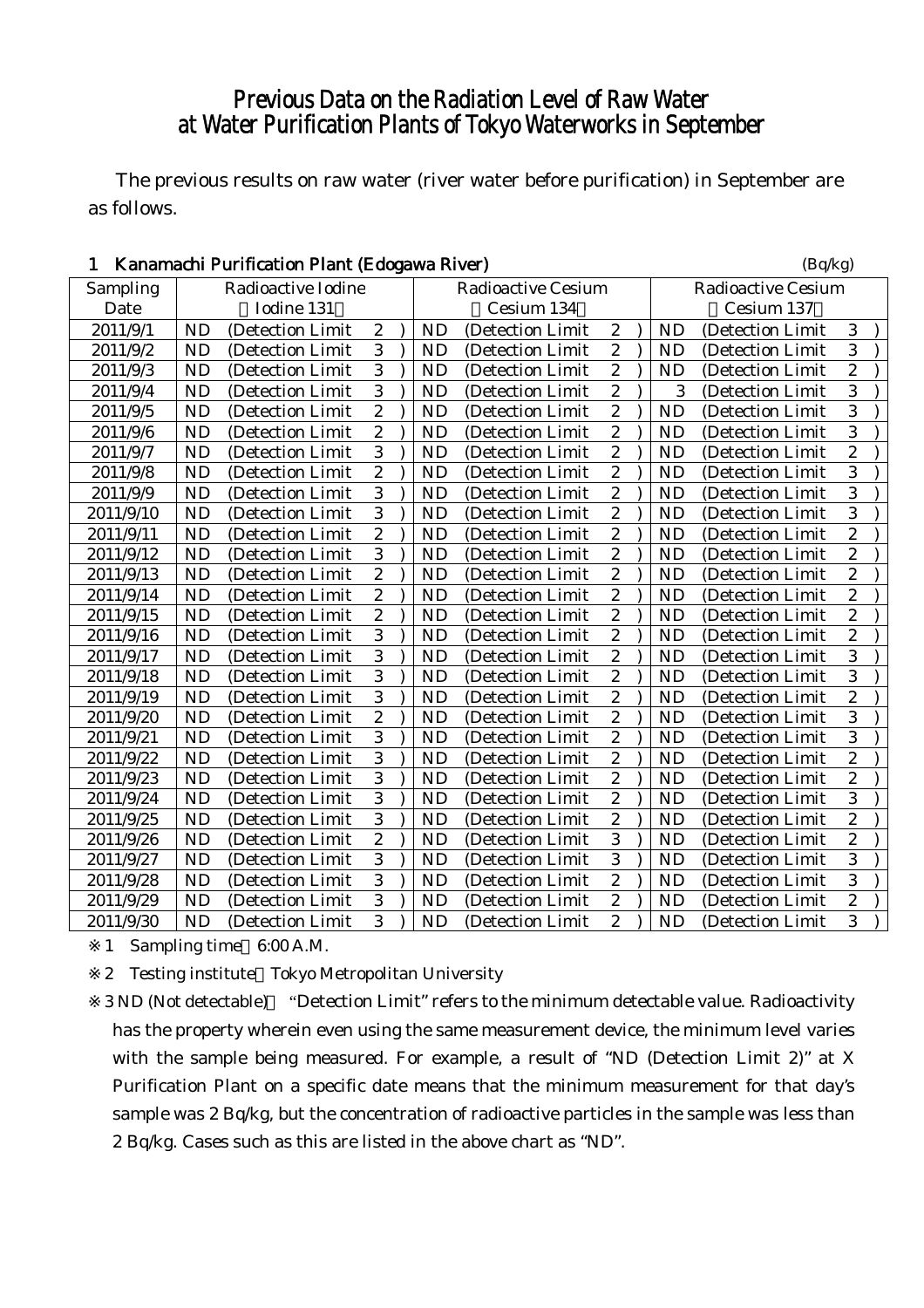| 2 Asaka Purification Plant (Arakawa River) | (Bq/kg) |
|--------------------------------------------|---------|
|                                            |         |

| Sampling  |           | Radioactive Iodine |                  |           | <b>Radioactive Cesium</b> |                  |           | <b>Radioactive Cesium</b> |                         |
|-----------|-----------|--------------------|------------------|-----------|---------------------------|------------------|-----------|---------------------------|-------------------------|
| Date      |           | Iodine 131         |                  |           | Cesium 134                |                  |           | Cesium 137                |                         |
| 2011/9/1  | <b>ND</b> | (Detection Limit   | 3                | <b>ND</b> | (Detection Limit)         | $\boldsymbol{2}$ | <b>ND</b> | (Detection Limit          | $\boldsymbol{2}$        |
| 2011/9/2  | <b>ND</b> | (Detection Limit   | 3                | <b>ND</b> | (Detection Limit          | 3                | <b>ND</b> | (Detection Limit          | 3                       |
| 2011/9/3  | <b>ND</b> | (Detection Limit   | 3                | <b>ND</b> | (Detection Limit          | $\boldsymbol{2}$ | <b>ND</b> | (Detection Limit          | $\overline{c}$          |
| 2011/9/4  | <b>ND</b> | (Detection Limit   | $\overline{3}$   | <b>ND</b> | (Detection Limit          | $\mathbf{2}$     | <b>ND</b> | (Detection Limit          | $\overline{2}$          |
| 2011/9/5  | <b>ND</b> | (Detection Limit   | $\boldsymbol{2}$ | <b>ND</b> | (Detection Limit          | $\boldsymbol{2}$ | <b>ND</b> | (Detection Limit          | 3                       |
| 2011/9/6  | <b>ND</b> | (Detection Limit   | $\sqrt{3}$       | <b>ND</b> | (Detection Limit          | $\boldsymbol{2}$ | <b>ND</b> | (Detection Limit          | $\overline{c}$          |
| 2011/9/7  | <b>ND</b> | (Detection Limit   | $\overline{3}$   | <b>ND</b> | (Detection Limit)         | $\mathbf{2}$     | <b>ND</b> | (Detection Limit          | $\overline{3}$          |
| 2011/9/8  | <b>ND</b> | (Detection Limit   | $\boldsymbol{2}$ | <b>ND</b> | (Detection Limit          | $\overline{c}$   | <b>ND</b> | (Detection Limit          | $\overline{c}$          |
| 2011/9/9  | <b>ND</b> | (Detection Limit)  | 3                | <b>ND</b> | (Detection Limit)         | $\mathbf{2}$     | <b>ND</b> | (Detection Limit)         | 3                       |
| 2011/9/10 | <b>ND</b> | (Detection Limit   | 3                | <b>ND</b> | (Detection Limit          | $\mathbf{2}$     | <b>ND</b> | (Detection Limit          | $\overline{2}$          |
| 2011/9/11 | <b>ND</b> | (Detection Limit   | $\overline{3}$   | <b>ND</b> | (Detection Limit          | $\boldsymbol{2}$ | <b>ND</b> | (Detection Limit          | $\overline{\mathbf{c}}$ |
| 2011/9/12 | <b>ND</b> | (Detection Limit)  | 3                | <b>ND</b> | (Detection Limit)         | $\mathbf{2}$     | <b>ND</b> | (Detection Limit)         | $\overline{c}$          |
| 2011/9/13 | <b>ND</b> | (Detection Limit   | $\overline{3}$   | <b>ND</b> | (Detection Limit          | $\mathbf{2}$     | <b>ND</b> | (Detection Limit          | $\overline{c}$          |
| 2011/9/14 | <b>ND</b> | (Detection Limit   | $\overline{3}$   | <b>ND</b> | (Detection Limit          | $\boldsymbol{2}$ | <b>ND</b> | (Detection Limit          | 3                       |
| 2011/9/15 | <b>ND</b> | (Detection Limit)  | 3                | <b>ND</b> | (Detection Limit)         | $\mathbf{2}$     | <b>ND</b> | (Detection Limit)         | 3                       |
| 2011/9/16 | <b>ND</b> | (Detection Limit   | $\overline{2}$   | <b>ND</b> | (Detection Limit          | $\mathbf{2}$     | <b>ND</b> | (Detection Limit          | $\overline{2}$          |
| 2011/9/17 | <b>ND</b> | (Detection Limit   | $\overline{2}$   | <b>ND</b> | (Detection Limit          | $\mathbf{2}$     | <b>ND</b> | (Detection Limit          | $\overline{c}$          |
| 2011/9/18 | <b>ND</b> | (Detection Limit)  | 3                | <b>ND</b> | (Detection Limit)         | $\boldsymbol{2}$ | <b>ND</b> | (Detection Limit)         | $\overline{c}$          |
| 2011/9/19 | <b>ND</b> | (Detection Limit)  | $\overline{2}$   | <b>ND</b> | (Detection Limit)         | $\overline{2}$   | <b>ND</b> | (Detection Limit)         | $\overline{2}$          |
| 2011/9/20 | <b>ND</b> | (Detection Limit   | 3                | <b>ND</b> | (Detection Limit          | $\mathbf{2}$     | <b>ND</b> | (Detection Limit          | 3                       |
| 2011/9/21 | <b>ND</b> | (Detection Limit   | $\boldsymbol{2}$ | <b>ND</b> | (Detection Limit)         | $\boldsymbol{2}$ | <b>ND</b> | (Detection Limit)         | $\overline{c}$          |
| 2011/9/22 | <b>ND</b> | (Detection Limit)  | $\overline{3}$   | <b>ND</b> | (Detection Limit          | $\overline{2}$   | <b>ND</b> | (Detection Limit          | $\overline{3}$          |
| 2011/9/23 | <b>ND</b> | (Detection Limit   | $\overline{3}$   | <b>ND</b> | (Detection Limit          | 3                | <b>ND</b> | (Detection Limit          | 3                       |
| 2011/9/24 | <b>ND</b> | (Detection Limit   | 3                | <b>ND</b> | (Detection Limit)         | $\overline{c}$   | <b>ND</b> | (Detection Limit)         | 3                       |
| 2011/9/25 | <b>ND</b> | (Detection Limit)  | $\overline{3}$   | <b>ND</b> | (Detection Limit)         | $\overline{2}$   | <b>ND</b> | (Detection Limit)         | $\overline{2}$          |
| 2011/9/26 | <b>ND</b> | (Detection Limit   | $\overline{3}$   | <b>ND</b> | (Detection Limit          | $\boldsymbol{2}$ | <b>ND</b> | (Detection Limit          | 3                       |
| 2011/9/27 | <b>ND</b> | (Detection Limit   | 3                | <b>ND</b> | (Detection Limit          | $\boldsymbol{2}$ | <b>ND</b> | (Detection Limit          | 3                       |
| 2011/9/28 | <b>ND</b> | (Detection Limit   | $\overline{3}$   | <b>ND</b> | (Detection Limit          | $\overline{2}$   | <b>ND</b> | (Detection Limit          | $\overline{2}$          |
| 2011/9/29 | <b>ND</b> | (Detection Limit)  | $\overline{3}$   | <b>ND</b> | (Detection Limit)         | $\boldsymbol{2}$ | <b>ND</b> | (Detection Limit          | 3                       |
| 2011/9/30 | <b>ND</b> | (Detection Limit)  | 3                | <b>ND</b> | (Detection Limit)         | $\overline{c}$   | <b>ND</b> | (Detection Limit)         | $\overline{c}$          |

2 Testing institute Tokyo Metropolitan University

3 ND (Not detectable) "Detection Limit" refers to the minimum detectable value. Radioactivity has the property wherein even using the same measurement device, the minimum level varies with the sample being measured. For example, a result of "ND (Detection Limit 2)" at X Purification Plant on a specific date means that the minimum measurement for that day's sample was 2 Bq/kg, but the concentration of radioactive particles in the sample was less than 2 Bq/kg. Cases such as this are listed in the above chart as "ND".

4 2011/9/3 2011/9/6 Arakawa River Tamagawa River

| Ozaku Purification Plant (Tamagawa River) |    |                    |   |            |     |                    | (Bq/kg) |            |    |                           |    |  |
|-------------------------------------------|----|--------------------|---|------------|-----|--------------------|---------|------------|----|---------------------------|----|--|
| Sampling                                  |    | Radioactive Iodine |   |            |     | Radioactive Cesium |         |            |    | <b>Radioactive Cesium</b> |    |  |
| Date                                      |    | Iodine 131         |   | Cesium 134 |     |                    |         | Cesium 137 |    |                           |    |  |
| 2011/9/1                                  | ND | (Detection Limit)  | 3 |            | ND. | (Detection Limit)  | 2       |            |    | (Detection Limit)         | -3 |  |
| 2011/9/2                                  | ND | (Detection Limit)  | 3 |            | ND  | (Detection Limit)  | 2       |            | ND | (Detection Limit)         | 3  |  |
| 2011/9/3                                  | ND | (Detection Limit)  | 3 |            | ND  | (Detection Limit)  | 2       |            | ND | (Detection Limit)         | 2  |  |
| 2011/9/4                                  | ND | (Detection Limit)  | 2 |            | ND  | (Detection Limit)  | 2       |            | ND | (Detection Limit)         | 3  |  |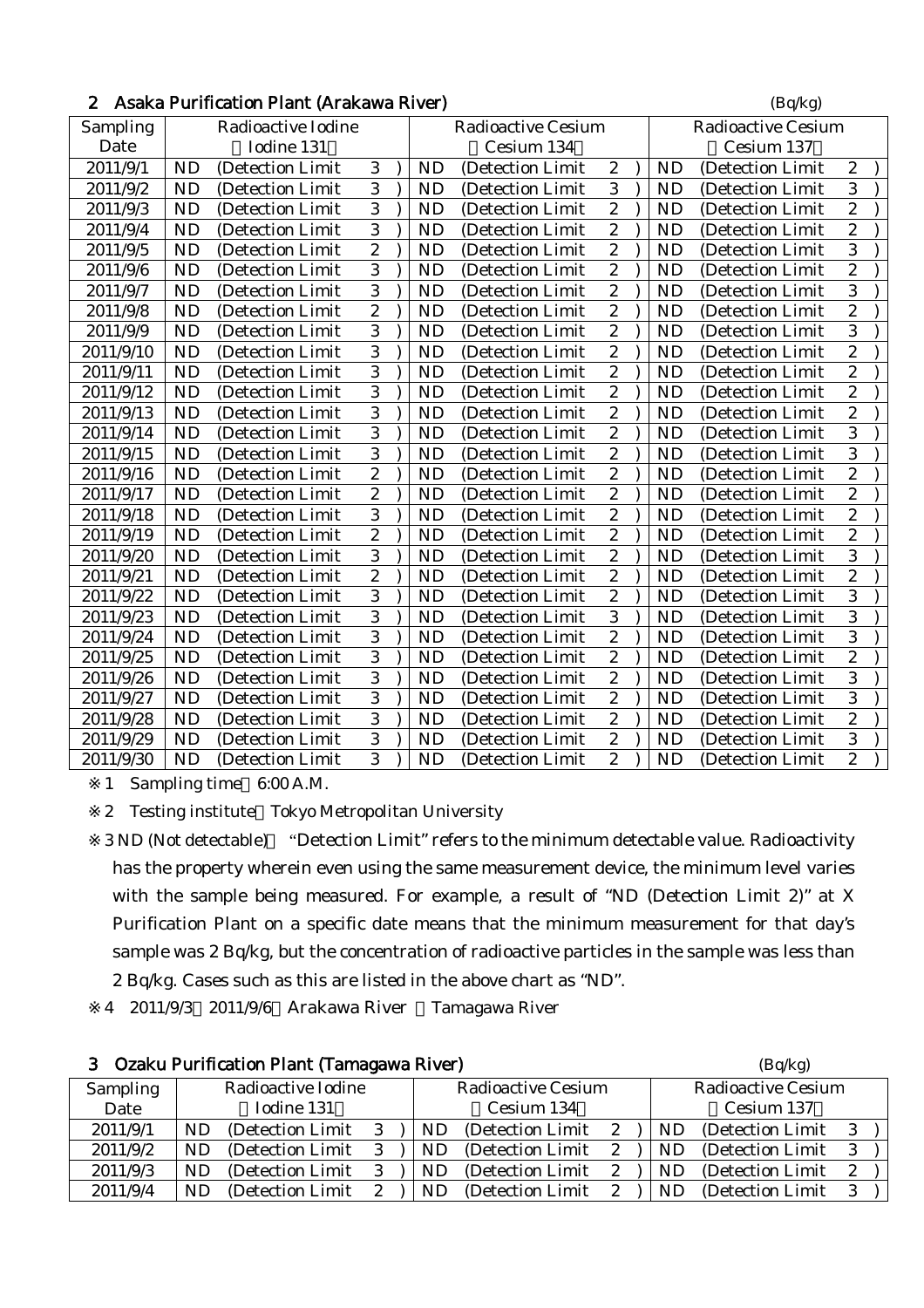| 2011/9/5  | ND        | (Detection Limit) | 3                | <b>ND</b> | (Detection Limit) | $\overline{2}$   | ND        | (Detection Limit) | 2              |  |
|-----------|-----------|-------------------|------------------|-----------|-------------------|------------------|-----------|-------------------|----------------|--|
| 2011/9/6  | ND        | (Detection Limit) | 3                | <b>ND</b> | (Detection Limit) | $\boldsymbol{2}$ | <b>ND</b> | (Detection Limit) | 3              |  |
| 2011/9/7  | <b>ND</b> | (Detection Limit) | 3                | <b>ND</b> | (Detection Limit) | $\boldsymbol{2}$ | <b>ND</b> | (Detection Limit) | 3              |  |
| 2011/9/8  | <b>ND</b> | (Detection Limit) | $\boldsymbol{2}$ | ND        | (Detection Limit) | $\boldsymbol{2}$ | <b>ND</b> | (Detection Limit  | $\overline{c}$ |  |
| 2011/9/9  | <b>ND</b> | (Detection Limit) | 3                | <b>ND</b> | (Detection Limit) | $\boldsymbol{2}$ | <b>ND</b> | (Detection Limit  | $\overline{c}$ |  |
| 2011/9/10 | <b>ND</b> | (Detection Limit  | $\boldsymbol{2}$ | <b>ND</b> | (Detection Limit  | $\boldsymbol{2}$ | <b>ND</b> | (Detection Limit  | 3              |  |
| 2011/9/11 | <b>ND</b> | (Detection Limit  | 3                | <b>ND</b> | (Detection Limit) | $\boldsymbol{2}$ | <b>ND</b> | (Detection Limit) | 3              |  |
| 2011/9/12 | ND        | (Detection Limit) | 3                | <b>ND</b> | (Detection Limit) | $\boldsymbol{2}$ | ND        | (Detection Limit) | $\overline{2}$ |  |
| 2011/9/13 | <b>ND</b> | (Detection Limit) | 3                | <b>ND</b> | (Detection Limit) | $\boldsymbol{2}$ | <b>ND</b> | (Detection Limit) | $\overline{c}$ |  |
| 2011/9/14 | <b>ND</b> | (Detection Limit) | 3                | <b>ND</b> | (Detection Limit) | $\boldsymbol{2}$ | <b>ND</b> | (Detection Limit) | $\overline{2}$ |  |
| 2011/9/15 | ND        | (Detection Limit) | 3                | <b>ND</b> | (Detection Limit) | $\boldsymbol{2}$ | ND        | (Detection Limit  | 3              |  |
| 2011/9/16 | <b>ND</b> | (Detection Limit) | 3                | <b>ND</b> | (Detection Limit) | $\boldsymbol{2}$ | <b>ND</b> | (Detection Limit  | $\overline{c}$ |  |
| 2011/9/17 | <b>ND</b> | (Detection Limit  | 3                | ND        | (Detection Limit  | $\boldsymbol{2}$ | <b>ND</b> | (Detection Limit  | 3              |  |
| 2011/9/18 | <b>ND</b> | (Detection Limit) | 3                | <b>ND</b> | (Detection Limit) | $\boldsymbol{2}$ | <b>ND</b> | (Detection Limit) | 3              |  |
| 2011/9/19 | <b>ND</b> | (Detection Limit) | $\boldsymbol{2}$ | <b>ND</b> | (Detection Limit) | $\boldsymbol{2}$ | <b>ND</b> | (Detection Limit) | $\overline{c}$ |  |
| 2011/9/20 | <b>ND</b> | (Detection Limit) | $\boldsymbol{2}$ | <b>ND</b> | (Detection Limit) | $\boldsymbol{2}$ | <b>ND</b> | (Detection Limit) | 3              |  |
| 2011/9/21 | <b>ND</b> | (Detection Limit) | 3                | <b>ND</b> | (Detection Limit) | $\boldsymbol{2}$ | <b>ND</b> | (Detection Limit) | $\overline{c}$ |  |
| 2011/9/22 | ND        | (Detection Limit) | 3                | ND        | (Detection Limit) | $\boldsymbol{2}$ | ND        | (Detection Limit  | 3              |  |
| 2011/9/23 | <b>ND</b> | (Detection Limit) | 3                | <b>ND</b> | (Detection Limit) | $\boldsymbol{2}$ | <b>ND</b> | (Detection Limit  | $\overline{c}$ |  |
| 2011/9/24 | <b>ND</b> | (Detection Limit  | 3                | ND        | (Detection Limit) | $\boldsymbol{2}$ | <b>ND</b> | (Detection Limit  | 3              |  |
| 2011/9/25 | <b>ND</b> | (Detection Limit) | $\boldsymbol{2}$ | ND        | (Detection Limit) | $\boldsymbol{2}$ | <b>ND</b> | (Detection Limit) | $\overline{c}$ |  |
| 2011/9/26 | <b>ND</b> | (Detection Limit) | 3                | <b>ND</b> | (Detection Limit) | $\boldsymbol{2}$ | <b>ND</b> | (Detection Limit) | 3              |  |
| 2011/9/27 | <b>ND</b> | (Detection Limit) | 3                | <b>ND</b> | (Detection Limit) | $\boldsymbol{2}$ | <b>ND</b> | (Detection Limit) | 3              |  |
| 2011/9/28 | <b>ND</b> | (Detection Limit) | 3                | <b>ND</b> | (Detection Limit) | $\boldsymbol{2}$ | <b>ND</b> | (Detection Limit  | 3              |  |
| 2011/9/29 | ND        | (Detection Limit) | $\boldsymbol{2}$ | <b>ND</b> | (Detection Limit) | $\boldsymbol{2}$ | ND        | (Detection Limit  | 3              |  |
| 2011/9/30 | <b>ND</b> | (Detection Limit) | $\boldsymbol{2}$ | <b>ND</b> | (Detection Limit) | $\boldsymbol{2}$ | <b>ND</b> | (Detection Limit  | 3              |  |

2 Testing institute Tokyo Metropolitan University

| Higashi-murayama Purification Plant-1 (Arakawa River, Tamagawa River)<br>(Bq/kg)<br>4 |           |                    |                       |  |           |                    |                       |  |           |                    |              |  |
|---------------------------------------------------------------------------------------|-----------|--------------------|-----------------------|--|-----------|--------------------|-----------------------|--|-----------|--------------------|--------------|--|
| Sampling                                                                              |           | Radioactive Iodine |                       |  |           | Radioactive Cesium |                       |  |           | Radioactive Cesium |              |  |
| Date                                                                                  |           | Iodine 131         |                       |  |           | Cesium 134         |                       |  |           | Cesium 137         |              |  |
| 2011/9/1                                                                              | <b>ND</b> | (Detection Limit)  | $\mathbf{2}^{\prime}$ |  | ND.       | (Detection Limit)  | $\mathbf{2}^{\prime}$ |  | ND.       | (Detection Limit)  | 3            |  |
| 2011/9/2                                                                              | <b>ND</b> | (Detection Limit)  | $\mathbf{2}^{\prime}$ |  | <b>ND</b> | (Detection Limit)  | $\mathbf{2}^{\prime}$ |  | <b>ND</b> | (Detection Limit   | 3            |  |
| 2011/9/3                                                                              | <b>ND</b> | (Detection Limit)  | $\mathbf{2}^{\prime}$ |  | ND        | (Detection Limit)  | $\mathbf{2}^{\prime}$ |  | ND        | (Detection Limit)  | 2            |  |
| 2011/9/4                                                                              | <b>ND</b> | (Detection Limit)  | $\mathbf{2}$          |  | <b>ND</b> | (Detection Limit)  | $\mathbf{2}^{\prime}$ |  | ND.       | (Detection Limit)  | 3            |  |
| 2011/9/5                                                                              | <b>ND</b> | (Detection Limit)  | $\mathbf{2}^{\prime}$ |  | <b>ND</b> | (Detection Limit)  | $\mathbf{2}^{\prime}$ |  | <b>ND</b> | (Detection Limit)  | $\mathbf{2}$ |  |
| 2011/9/6                                                                              | <b>ND</b> | (Detection Limit)  | $\mathbf{2}^{\prime}$ |  | <b>ND</b> | (Detection Limit)  | $\mathbf{2}$          |  | <b>ND</b> | (Detection Limit)  | 2            |  |
| 2011/9/7                                                                              | <b>ND</b> | (Detection Limit)  | $\mathbf{2}^{\prime}$ |  | ND.       | (Detection Limit)  | $\mathbf{2}^{\prime}$ |  | ND.       | (Detection Limit)  | $\mathbf{2}$ |  |
| 2011/9/8                                                                              | <b>ND</b> | (Detection Limit)  | $\mathbf{2}^{\prime}$ |  | ND        | (Detection Limit)  | $\mathbf{2}^{\prime}$ |  | ND        | (Detection Limit)  | 2            |  |
| 2011/9/9                                                                              | <b>ND</b> | (Detection Limit)  | $\mathbf{2}^{\prime}$ |  | ND.       | (Detection Limit)  | $\mathbf{2}^{\prime}$ |  | ND.       | (Detection Limit)  | $\mathbf{2}$ |  |
| 2011/9/10                                                                             | ND        | (Detection Limit)  | $\mathbf{2}$          |  | ND        | (Detection Limit)  | $\mathbf{2}$          |  | ND.       | (Detection Limit)  | 3            |  |
| 2011/9/11                                                                             | <b>ND</b> | (Detection Limit)  | $\boldsymbol{2}$      |  | <b>ND</b> | (Detection Limit)  | $\mathbf{2}$          |  | ND        | (Detection Limit)  | 3            |  |
| 2011/9/12                                                                             | <b>ND</b> | (Detection Limit)  | $\mathbf{2}^{\prime}$ |  | ND.       | (Detection Limit)  | $\mathbf{2}^{\prime}$ |  | ND        | (Detection Limit)  | 2            |  |
| 2011/9/13                                                                             | <b>ND</b> | (Detection Limit)  | $\mathbf{2}^{\prime}$ |  | <b>ND</b> | (Detection Limit)  | $\mathbf{2}^{\prime}$ |  | <b>ND</b> | (Detection Limit)  | 2            |  |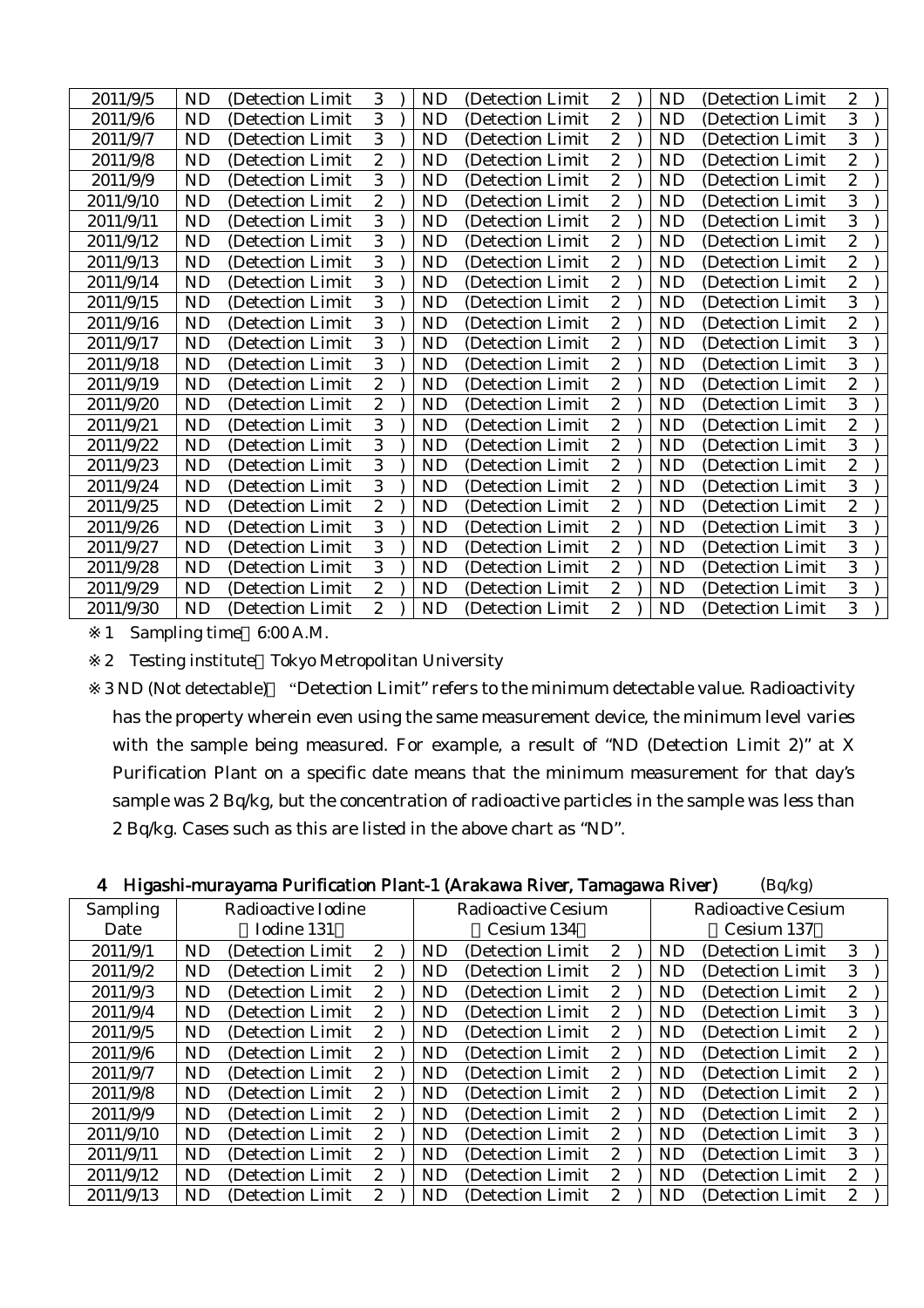| 2011/9/14 | ND.       | (Detection Limit) | $\mathbf{2}^{\prime}$ | ND.       | (Detection Limit  | 2                     | ND | (Detection Limit  | 2                |  |
|-----------|-----------|-------------------|-----------------------|-----------|-------------------|-----------------------|----|-------------------|------------------|--|
| 2011/9/15 | ND        | (Detection Limit) | $\mathbf{2}^{\prime}$ | ND        | (Detection Limit) | $\mathbf{2}^{\prime}$ | ND | (Detection Limit) | $\mathbf{2}$     |  |
| 2011/9/16 | <b>ND</b> | (Detection Limit) | $\mathbf{2}^{\prime}$ | <b>ND</b> | (Detection Limit) | $\mathbf{2}$          | ND | (Detection Limit) | 2                |  |
| 2011/9/17 | ND        | (Detection Limit) | 2                     | ND        | (Detection Limit) | $\mathbf{2}$          | ND | (Detection Limit) | 2                |  |
| 2011/9/18 | ND        | (Detection Limit) | $\mathbf{2}^{\prime}$ | ND.       | (Detection Limit) | $\boldsymbol{2}$      | ND | (Detection Limit) | 2                |  |
| 2011/9/19 | ND        | (Detection Limit) | $\mathbf{2}^{\prime}$ | ND        | (Detection Limit) | $\mathbf{2}$          | ND | (Detection Limit) | 2                |  |
| 2011/9/20 | ND        | (Detection Limit) | $\mathbf{2}^{\prime}$ | ND        | (Detection Limit) | $\boldsymbol{2}$      | ND | (Detection Limit) | 3                |  |
| 2011/9/21 | <b>ND</b> | (Detection Limit) | $\boldsymbol{2}$      | <b>ND</b> | (Detection Limit) | $\mathbf{2}$          | ND | (Detection Limit) | 2                |  |
| 2011/9/22 | ND        | (Detection Limit) | $\mathbf{2}^{\prime}$ | <b>ND</b> | (Detection Limit) | $\mathbf{2}$          | ND | (Detection Limit) | $\boldsymbol{2}$ |  |
| 2011/9/23 | ND        | (Detection Limit) | $\mathbf{2}^{\prime}$ | ND.       | (Detection Limit) | $\mathbf{2}^{\prime}$ | ND | (Detection Limit) | $\mathbf{2}$     |  |
| 2011/9/24 | <b>ND</b> | (Detection Limit) | $\mathbf{2}^{\prime}$ | <b>ND</b> | (Detection Limit) | $\mathbf{2}$          | ND | (Detection Limit) | 3                |  |
| 2011/9/25 | ND.       | (Detection Limit) | $\mathbf{2}^{\prime}$ | ND.       | (Detection Limit) | $\mathbf{2}$          | ND | (Detection Limit) | 2                |  |
| 2011/9/26 | ND        | (Detection Limit) | $\mathbf{2}$          | <b>ND</b> | (Detection Limit) | $\boldsymbol{2}$      | ND | (Detection Limit) | 3                |  |
| 2011/9/27 | ND        | (Detection Limit) | $\boldsymbol{2}$      | ND        | (Detection Limit) | 2                     | ND | (Detection Limit) | 3                |  |
| 2011/9/28 | ND        | (Detection Limit) | $\mathbf{2}^{\prime}$ | ND.       | (Detection Limit) | $\mathbf{2}$          | ND | (Detection Limit) | 2                |  |
| 2011/9/29 | <b>ND</b> | (Detection Limit) | $\mathbf{2}^{\prime}$ | <b>ND</b> | (Detection Limit) | $\boldsymbol{2}$      | ND | (Detection Limit) | 2                |  |
| 2011/9/30 | ND.       | (Detection Limit) | 2                     | ND.       | (Detection Limit) | $\overline{2}$        | ND | (Detection Limit  | 2                |  |

2 Testing institute Tokyo Metropolitan University

3 ND (Not detectable) "Detection Limit" refers to the minimum detectable value. Radioactivity has the property wherein even using the same measurement device, the minimum level varies with the sample being measured. For example, a result of "ND (Detection Limit 2)" at X Purification Plant on a specific date means that the minimum measurement for that day's sample was 2 Bq/kg, but the concentration of radioactive particles in the sample was less than 2 Bq/kg. Cases such as this are listed in the above chart as "ND".

4 2011/9/1 2011/9/8 2011/9/22 2011/9/26 Tamagawa River

| 5 Higashi-murayama Purification Plant-2 (Tamagawa River) | (Bq/kg) |
|----------------------------------------------------------|---------|
|----------------------------------------------------------|---------|

|                 |     |                    |                       |     |                           |                  | $-1 - 7$       |                           |                  |  |  |
|-----------------|-----|--------------------|-----------------------|-----|---------------------------|------------------|----------------|---------------------------|------------------|--|--|
| <b>Sampling</b> |     | Radioactive Iodine |                       |     | <b>Radioactive Cesium</b> |                  |                | <b>Radioactive Cesium</b> |                  |  |  |
| Date            |     | Iodine 131         |                       |     | Cesium 134                |                  |                | Cesium 137                |                  |  |  |
| 2011/9/1        | ND  | (Detection Limit)  | $\boldsymbol{2}$      | ND  | (Detection Limit)         | $\mathbf{2}$     | ND             | (Detection Limit)         | $\boldsymbol{2}$ |  |  |
| 2011/9/2        | ND  | (Detection Limit)  | $\mathbf{2}^{\prime}$ | ND  | (Detection Limit)         | $\boldsymbol{2}$ | ND             | (Detection Limit)         | $\boldsymbol{2}$ |  |  |
| 2011/9/3        | ND. | (Detection Limit)  | $\boldsymbol{2}$      | ND. | (Detection Limit)         | $\boldsymbol{2}$ | ND             | (Detection Limit)         | $\boldsymbol{2}$ |  |  |
| 2011/9/4        | ND  | (Detection Limit)  | $\boldsymbol{2}$      | ND  | (Detection Limit)         | $\boldsymbol{2}$ | ND             | (Detection Limit)         | $\boldsymbol{2}$ |  |  |
| 2011/9/5        | ND  | (Detection Limit)  | $\boldsymbol{2}$      | ND  | (Detection Limit)         | $\boldsymbol{2}$ | ND             | (Detection Limit)         | $\boldsymbol{2}$ |  |  |
| 2011/9/6        | ND. | (Detection Limit)  | $\boldsymbol{2}$      | ND. | (Detection Limit)         | $\boldsymbol{2}$ | ND             | (Detection Limit)         | $\boldsymbol{2}$ |  |  |
| 2011/9/7        | ND. | (Detection Limit)  | $\boldsymbol{2}$      | ND  | (Detection Limit)         | $\boldsymbol{2}$ | ND             | (Detection Limit)         | $\boldsymbol{2}$ |  |  |
| 2011/9/8        | ND. | (Detection Limit)  | $\boldsymbol{2}$      | ND. | (Detection Limit)         | 2                | ND             | (Detection Limit)         | $\boldsymbol{2}$ |  |  |
| 2011/9/9        | ND  | (Detection Limit)  | $\boldsymbol{2}$      | ND  | (Detection Limit)         | $\boldsymbol{2}$ | ND             | (Detection Limit)         | $\boldsymbol{2}$ |  |  |
| 2011/9/10       | ND  | (Detection Limit)  | $\boldsymbol{2}$      | ND  | (Detection Limit)         | $\boldsymbol{2}$ | N <sub>D</sub> | (Detection Limit)         | 3                |  |  |
| 2011/9/11       | ND  | (Detection Limit)  | $\boldsymbol{2}$      | ND. | (Detection Limit)         | $\boldsymbol{2}$ | ND             | (Detection Limit)         | $\boldsymbol{2}$ |  |  |
| 2011/9/12       | ND. | (Detection Limit)  | $\mathbf{2}^{\prime}$ | ND. | (Detection Limit)         | $\boldsymbol{2}$ | ND.            | (Detection Limit)         | $\boldsymbol{2}$ |  |  |
| 2011/9/13       | ND  | (Detection Limit)  | $\boldsymbol{2}$      | ND. | (Detection Limit)         | $\boldsymbol{2}$ | ND             | (Detection Limit)         | $\boldsymbol{2}$ |  |  |
| 2011/9/14       | ND  | (Detection Limit)  | $\boldsymbol{2}$      | ND  | (Detection Limit)         | $\boldsymbol{2}$ | N <sub>D</sub> | (Detection Limit)         | $\boldsymbol{2}$ |  |  |
| 2011/9/15       | ND  | (Detection Limit)  | $\boldsymbol{2}$      | ND  | (Detection Limit)         | $\boldsymbol{2}$ | N <sub>D</sub> | (Detection Limit)         | $\boldsymbol{2}$ |  |  |
| 2011/9/16       | ND  | (Detection Limit)  | $\boldsymbol{2}$      | ND  | (Detection Limit)         | $\boldsymbol{2}$ | ND             | (Detection Limit)         | 3                |  |  |
| 2011/9/17       | ND  | (Detection Limit)  | $\mathbf{2}$          | ND  | (Detection Limit)         | $\boldsymbol{2}$ | ND             | (Detection Limit)         | 3                |  |  |
| 2011/9/18       | ND  | (Detection Limit)  | $\boldsymbol{2}$      | ND  | (Detection Limit)         | $\boldsymbol{2}$ | N <sub>D</sub> | (Detection Limit)         | $\boldsymbol{2}$ |  |  |
| 2011/9/19       | ND  | (Detection Limit)  | $\boldsymbol{2}$      | ND  | (Detection Limit)         | $\boldsymbol{2}$ | ND             | (Detection Limit)         | $\boldsymbol{2}$ |  |  |
| 2011/9/20       | ND  | (Detection Limit)  | $\boldsymbol{2}$      | ND  | (Detection Limit)         | $\boldsymbol{2}$ | ND             | (Detection Limit)         | $\boldsymbol{2}$ |  |  |
| 2011/9/21       | ND  | (Detection Limit)  | $\mathbf{2}$          | ND  | (Detection Limit)         | $\boldsymbol{2}$ | ND             | (Detection Limit)         | $\boldsymbol{2}$ |  |  |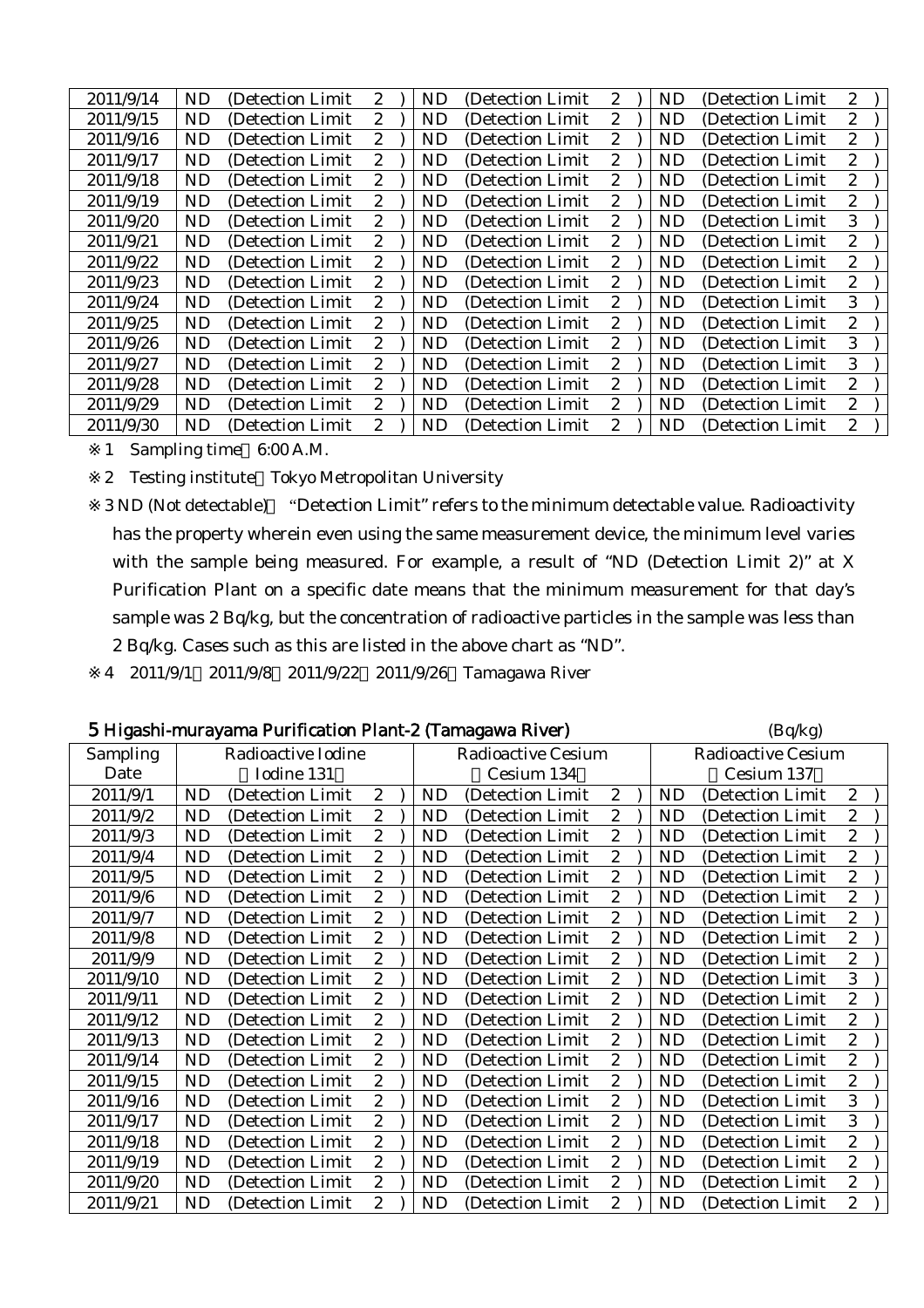| 2011/9/22 | ND. | (Detection Limit) | 2 | ND  | (Detection Limit) | 2 | <b>ND</b> | (Detection Limit) | $\mathbf{2}$ |  |
|-----------|-----|-------------------|---|-----|-------------------|---|-----------|-------------------|--------------|--|
| 2011/9/23 | ND. | (Detection Limit) | 2 | ND  | (Detection Limit) | 2 | ND        | (Detection Limit) | 2            |  |
| 2011/9/24 | ND. | (Detection Limit) | 2 | ND. | (Detection Limit) | 2 | ND        | (Detection Limit) | 2            |  |
| 2011/9/25 | ND. | (Detection Limit) | 2 | ND. | (Detection Limit) | 2 | ND        | (Detection Limit) | $\mathbf{2}$ |  |
| 2011/9/26 | ND. | (Detection Limit) | 2 | ND  | (Detection Limit) | 2 | ND.       | (Detection Limit) | 3            |  |
| 2011/9/27 | ND. | (Detection Limit) | 2 | ND  | (Detection Limit) | 2 | ND.       | (Detection Limit) | $\mathbf{2}$ |  |
| 2011/9/28 | ND. | (Detection Limit) | 2 | ND  | (Detection Limit) | 2 | <b>ND</b> | (Detection Limit) | 2            |  |
| 2011/9/29 | ND. | (Detection Limit) | 2 | ND  | (Detection Limit) | 2 | ND        | (Detection Limit) | 2            |  |
| 2011/9/30 | ND. | (Detection Limit) | 2 | ND  | (Detection Limit) | 2 | ND        | (Detection Limit) | $\mathbf{2}$ |  |

2 Testing institute Tokyo Metropolitan University

|           |           | 6 Nagasawa Purification Plant (Sagamigawa River) |                  |           |                           |                         |  |           | (Bq/kg)                   |                  |  |  |  |
|-----------|-----------|--------------------------------------------------|------------------|-----------|---------------------------|-------------------------|--|-----------|---------------------------|------------------|--|--|--|
| Sampling  |           | Radioactive Iodine                               |                  |           | <b>Radioactive Cesium</b> |                         |  |           | <b>Radioactive Cesium</b> |                  |  |  |  |
| Date      |           | Iodine 131                                       |                  |           | Cesium 134                |                         |  |           | Cesium 137                |                  |  |  |  |
| 2011/9/1  | <b>ND</b> | (Detection Limit                                 | $\boldsymbol{2}$ | <b>ND</b> | (Detection Limit          | $\boldsymbol{2}$        |  | <b>ND</b> | (Detection Limit          | $\boldsymbol{2}$ |  |  |  |
| 2011/9/2  | <b>ND</b> | (Detection Limit                                 | $\boldsymbol{2}$ | <b>ND</b> | (Detection Limit          | $\overline{c}$          |  | <b>ND</b> | (Detection Limit          | $\overline{c}$   |  |  |  |
| 2011/9/3  | <b>ND</b> | (Detection Limit                                 | $\overline{2}$   | <b>ND</b> | (Detection Limit          | $\overline{c}$          |  | <b>ND</b> | (Detection Limit          | $\overline{c}$   |  |  |  |
| 2011/9/4  | <b>ND</b> | (Detection Limit                                 | $\overline{2}$   | <b>ND</b> | (Detection Limit          | $\overline{2}$          |  | <b>ND</b> | (Detection Limit          | $\overline{2}$   |  |  |  |
| 2011/9/5  | <b>ND</b> | (Detection Limit                                 | $\boldsymbol{2}$ | <b>ND</b> | (Detection Limit          | $\overline{c}$          |  | <b>ND</b> | (Detection Limit          | $\overline{c}$   |  |  |  |
| 2011/9/6  | <b>ND</b> | (Detection Limit                                 | $\overline{c}$   | <b>ND</b> | (Detection Limit          | $\overline{c}$          |  | <b>ND</b> | (Detection Limit          | $\overline{c}$   |  |  |  |
| 2011/9/7  | <b>ND</b> | (Detection Limit                                 | $\overline{c}$   | <b>ND</b> | (Detection Limit          | $\overline{c}$          |  | <b>ND</b> | (Detection Limit          | 3                |  |  |  |
| 2011/9/8  | <b>ND</b> | (Detection Limit                                 | $\overline{2}$   | <b>ND</b> | (Detection Limit          | $\overline{c}$          |  | <b>ND</b> | (Detection Limit          | $\overline{2}$   |  |  |  |
| 2011/9/9  | <b>ND</b> | (Detection Limit                                 | $\overline{c}$   | <b>ND</b> | (Detection Limit          | $\overline{c}$          |  | <b>ND</b> | (Detection Limit          | 3                |  |  |  |
| 2011/9/10 | <b>ND</b> | (Detection Limit                                 | $\overline{c}$   | <b>ND</b> | (Detection Limit          | $\overline{c}$          |  | <b>ND</b> | (Detection Limit          | 3                |  |  |  |
| 2011/9/11 | <b>ND</b> | (Detection Limit)                                | $\overline{2}$   | <b>ND</b> | (Detection Limit          | $\overline{c}$          |  | <b>ND</b> | (Detection Limit          | $\overline{c}$   |  |  |  |
| 2011/9/12 | <b>ND</b> | (Detection Limit)                                | $\overline{c}$   | <b>ND</b> | (Detection Limit          | $\overline{c}$          |  | <b>ND</b> | (Detection Limit          | $\overline{c}$   |  |  |  |
| 2011/9/13 | <b>ND</b> | (Detection Limit                                 | $\overline{c}$   | <b>ND</b> | (Detection Limit          | $\overline{\mathbf{c}}$ |  | <b>ND</b> | (Detection Limit          | $\overline{c}$   |  |  |  |
| 2011/9/14 | <b>ND</b> | (Detection Limit                                 | $\overline{c}$   | <b>ND</b> | (Detection Limit          | $\overline{c}$          |  | <b>ND</b> | (Detection Limit          | $\overline{c}$   |  |  |  |
| 2011/9/15 | <b>ND</b> | (Detection Limit                                 | $\overline{c}$   | <b>ND</b> | (Detection Limit          | $\overline{c}$          |  | <b>ND</b> | (Detection Limit          | $\overline{c}$   |  |  |  |
| 2011/9/16 | <b>ND</b> | (Detection Limit)                                | $\overline{c}$   | <b>ND</b> | (Detection Limit          | $\overline{c}$          |  | <b>ND</b> | (Detection Limit          | 3                |  |  |  |
| 2011/9/17 | <b>ND</b> | (Detection Limit)                                | $\boldsymbol{2}$ | <b>ND</b> | (Detection Limit          | $\boldsymbol{2}$        |  | <b>ND</b> | (Detection Limit          | $\overline{c}$   |  |  |  |
| 2011/9/18 | <b>ND</b> | (Detection Limit                                 | $\overline{c}$   | <b>ND</b> | (Detection Limit          | $\overline{c}$          |  | <b>ND</b> | (Detection Limit          | $\overline{c}$   |  |  |  |
| 2011/9/19 | <b>ND</b> | (Detection Limit                                 | $\overline{2}$   | <b>ND</b> | (Detection Limit          | $\overline{c}$          |  | <b>ND</b> | (Detection Limit          | $\overline{c}$   |  |  |  |
| 2011/9/20 | <b>ND</b> | (Detection Limit                                 | $\boldsymbol{2}$ | <b>ND</b> | (Detection Limit          | $\overline{c}$          |  | <b>ND</b> | (Detection Limit)         | 3                |  |  |  |
| 2011/9/21 | <b>ND</b> | (Detection Limit                                 | $\boldsymbol{2}$ | <b>ND</b> | (Detection Limit          | $\boldsymbol{2}$        |  | <b>ND</b> | (Detection Limit          | $\overline{c}$   |  |  |  |
| 2011/9/22 | <b>ND</b> | (Detection Limit                                 | $\overline{c}$   | <b>ND</b> | (Detection Limit          | $\overline{c}$          |  | <b>ND</b> | (Detection Limit          | $\overline{c}$   |  |  |  |
| 2011/9/23 | <b>ND</b> | (Detection Limit)                                | $\overline{c}$   | <b>ND</b> | (Detection Limit          | $\boldsymbol{2}$        |  | <b>ND</b> | (Detection Limit          | 3                |  |  |  |
| 2011/9/24 | <b>ND</b> | (Detection Limit                                 | $\overline{c}$   | <b>ND</b> | (Detection Limit          | $\overline{c}$          |  | <b>ND</b> | (Detection Limit          | $\overline{c}$   |  |  |  |
| 2011/9/25 | <b>ND</b> | (Detection Limit                                 | $\overline{2}$   | <b>ND</b> | (Detection Limit          | $\overline{c}$          |  | <b>ND</b> | (Detection Limit          | $\overline{c}$   |  |  |  |
| 2011/9/26 | <b>ND</b> | (Detection Limit                                 | $\overline{2}$   | <b>ND</b> | (Detection Limit          | $\overline{2}$          |  | <b>ND</b> | (Detection Limit          | $\overline{c}$   |  |  |  |
| 2011/9/27 | <b>ND</b> | (Detection Limit                                 | $\overline{2}$   | <b>ND</b> | (Detection Limit          | $\overline{c}$          |  | <b>ND</b> | (Detection Limit          | $\overline{2}$   |  |  |  |
| 2011/9/28 | <b>ND</b> | (Detection Limit)                                | $\overline{c}$   | <b>ND</b> | (Detection Limit          | $\overline{c}$          |  | <b>ND</b> | (Detection Limit          | $\overline{c}$   |  |  |  |
| 2011/9/29 | <b>ND</b> | (Detection Limit)                                | $\boldsymbol{2}$ | <b>ND</b> | (Detection Limit          | $\overline{c}$          |  | <b>ND</b> | (Detection Limit          | $\overline{c}$   |  |  |  |
| 2011/9/30 | <b>ND</b> | (Detection Limit)                                | $\overline{c}$   | <b>ND</b> | (Detection Limit          | $\overline{c}$          |  | <b>ND</b> | (Detection Limit          | $\overline{c}$   |  |  |  |